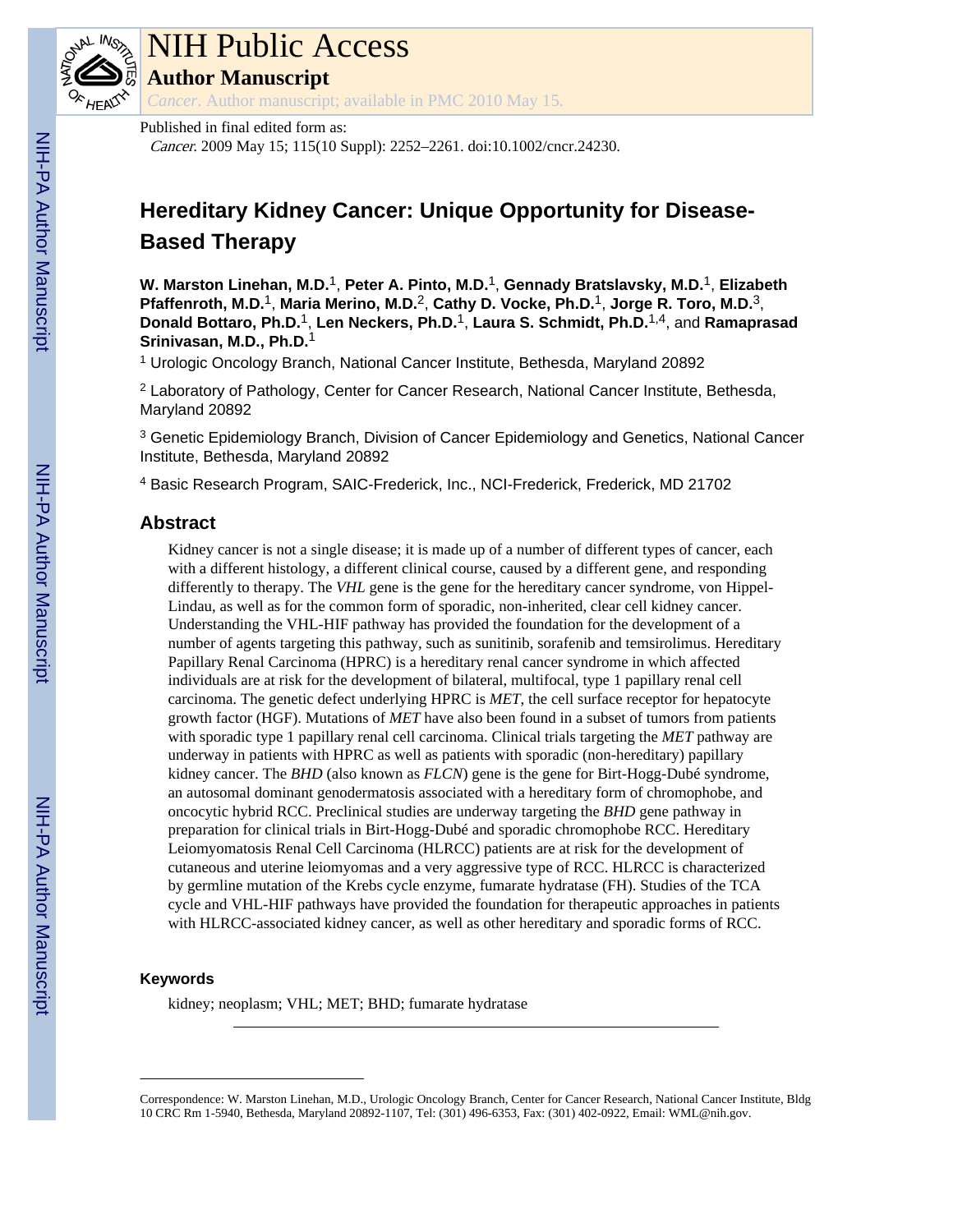Kidney cancer affects over 54,000 Americans annually and 13,000 die of this disease in the U.S. each year. Kidney cancer is the 8<sup>th</sup> leading cause of cancer death in the U.S.(1) Patients who present with localized kidney cancer have a 95% survival rate for a 5–10 year period, whereas those who present with advanced disease have only an 18% chance for a two year survival.(2) Kidney cancer is not a single disease; it is made up of a number of different types of cancer that occur in the kidney. Each of these cancers has a different histology and clinical course, responds differently to therapy, and is caused by a different gene mutation. (3;4)

#### **Inherited Forms of Kidney Cancer**

Kidney cancer is similar to other cancers such as prostate, colon and breast cancer in that it occurs in both sporadic (non-familial) and hereditary forms. Study of families with specific types of inherited kidney cancer has led to the identification of four high risk susceptibility genes for kidney cancer and has provided the foundation for the development of therapies that target these cancer gene pathways.(5) There are four well described types of inherited kidney cancer: 1) von Hippel-Lindau, the inherited form of clear cell RCC; 2) Hereditary Papillary Renal Cell Carcinoma, the hereditary form of type 1 papillary RCC; 3) Birt-Hogg-Dubé, the inherited form of chromophobe, oncocytic hybrid RCC, and 4) Hereditary Leiomyomatosis Renal Cell Carcinoma.

#### **von Hippel-Lindau: Inherited form of Clear Cell Kidney Cancer-VHL Gene**

von Hippel-Lindau (VHL) is an inherited form of kidney cancer in which affected individuals are at risk for the development of tumors in a number of organs, including bilateral, multifocal clear cell kidney cancers,(6) pancreatic cysts and neuroendocrine tumors,(7) pheochromocytoma,(8) retinal angiomas,(9), CNS hemangioblastomas(10) and tumors in the inner ear (endolymphatic sac tumors).(11)

VHL patients are at risk of developing of up to 600 tumors per kidney.(6) The goal of surgical management of VHL-associated kidney tumors is to prevent metastasis while preserving renal function. An approach has been developed to recommend surgical removal of renal tumors(12–17) with partial nephrectomy when the largest tumor reaches 3 centimeters in size.(18) The use of laparoscopic partial nephrectomy as well as roboticassisted partial nephrectomy(17) has the potential to significantly reduce morbidity for patients with VHL-associated renal tumors.

# **Identification of the** *VHL* **Gene**

Genetic linkage analysis in VHL kindreds led to the localization and subsequent identification of the *VHL* gene.(19) *VHL* gene mutation is found consistently in the germline of affected patients.(20) The *VHL* gene is also the gene for the common form of sporadic, non-hereditary, clear cell kidney cancer.(21;22) The VHL protein forms a complex with other proteins and targets the hypoxia-inducible factors (HIF) for ubiquitin-mediated degradation. HIF is a transcription factor that drives the downstream expression of a number of growth and proangiogenic factors that are important in cancer, such as vascular endothelial growth factor (VEGF); transforming growth factor alpha (TGFα), platelet derived growth factor (PDGF) and the epidermal growth factor receptor (EGFR). When the *VHL* gene is mutated, both in VHL patients or sporadic clear cell RCC, the VHL complex cannot degrade HIF and HIF accumulates. The result is increased levels of VEGF, PDGF, EGFR and other downstream factors in clear cell RCC.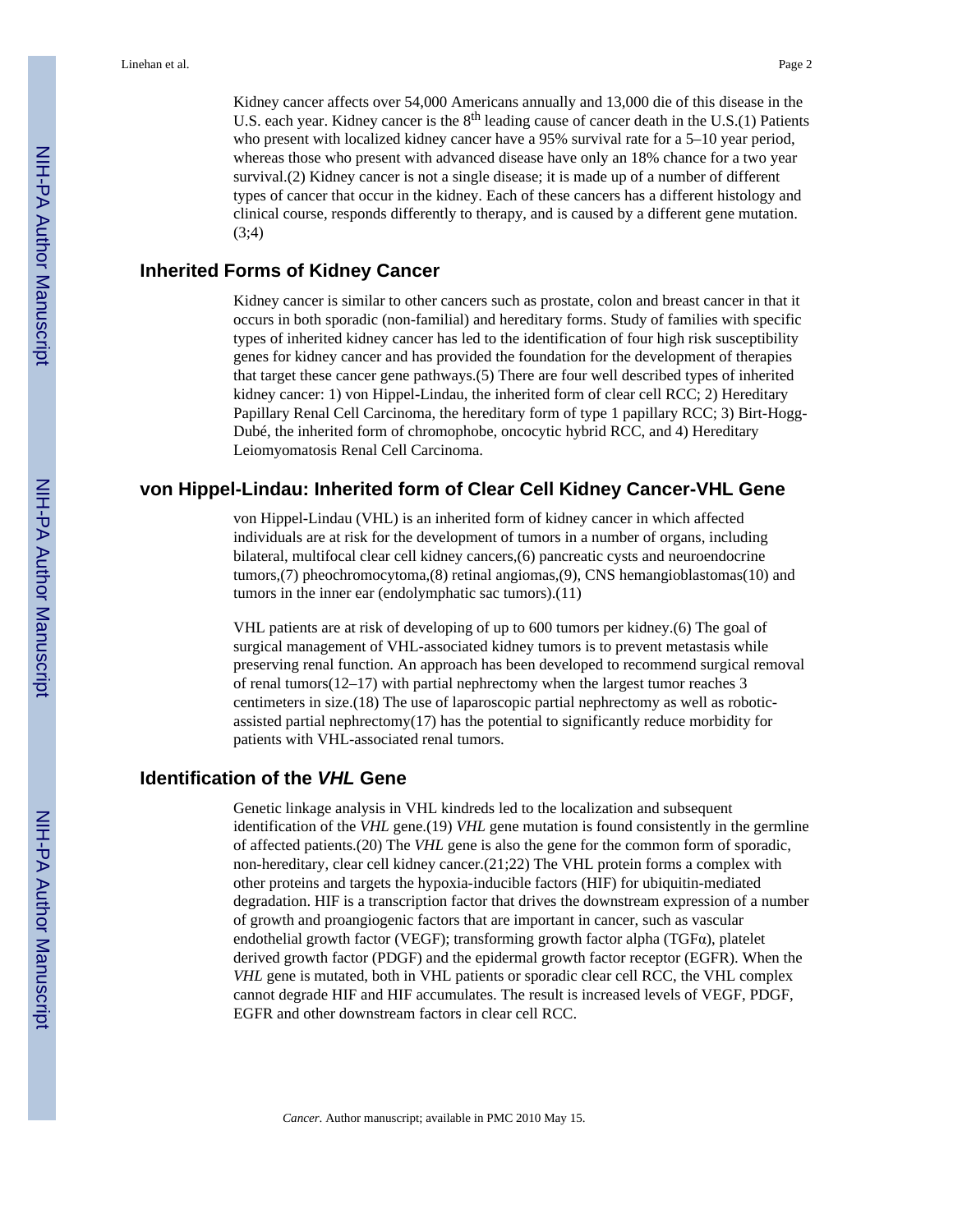#### **Hereditary Non-VHL Clear Cell RCC**

A number of families have been reported in which affected individuals bearing a balanced, constitutional translocation of a segment of chromosome 3 (to chromosome 8(23); chromosome  $6(24)$  or chromosome  $2(25)$ ) are at risk for the development of bilateral, multifocal clear cell kidney cancer. This represents an example of a "3-hit" model of kidney cancer: the first alteration being the germline balanced translocation of chromosome 3, the second alteration being somatic loss of the chromosome 3 translocate (bearing one copy of the VHL gene), and the third alteration being the somatic mutation of the sole remaining allele of the VHL gene.(26) Clear cell kidney cancer in the chromosome 3 translocation families tends to be later onset than in von Hippel-Lindau, most likely due to the requirement for 3 events (non-VHL familial Clear Cell RCC) versus the need for two mutations in von Hippel Lindau. In a non-VHL family in which multiple members are affected with clear cell kidney cancer, a germline karyotype is recommended to rule out the possibility of a chromosome 3 translocation.

#### **Targeting the VHL Gene Pathway in Clear Cell RCC**

Understanding the VHL gene pathway has provided the foundation for the development of targeted approaches in the treatment of patients with advanced kidney cancer. In a phase 3 randomized study in patients with untreated metastatic clear cell RCC, treatment with Sunitinib has been shown to result in superior progression free survival and overall survival compared to interferon. Sunitinib, a tyrosine kinase inhibitor which targets the VEGF and PDGF receptors, has been associated with nearly a 35% response rate in patients with advanced clear cell RCC and an increased progression free survival over interferon.(27;28) Sorafenib, another tyrosine kinase inhibitor which targets the VEGF and PDGF receptors as well as Raf, has been found to have a 2–10% partial response and in patients with cytokinerefractory disease demonstrates a doubling in time to progression versus placebo.(29) The mammalian target of rapamycin (mTOR) inhibitor, temsirolimus, which indirectly targets the VHL pathway by inhibiting the transcription of HIF, has been found in patients with advanced clear cell kidney cancer to have a 9% partial response rate and an increased progression free survival as well as survival versus interferon in patients with advanced RCC who demonstrate 3 or more pre-defined 'poor prognosis' features.(30) While there are few reported complete responses with these agents, and most patients eventually develop progressive disease, these initial approaches offer proof of principle of the efficacy of targeting the VHL pathway in VHL −/− clear cell kidney cancer.

# **Hereditary Papillary Renal Cell Carcinoma: Type 1 Kidney Cancer-***MET*

#### **gene**

Hereditary Papillary Renal Carcinoma (HPRC) is a hereditary cancer syndrome in which affected individuals are at risk for the development of bilateral, multifocal, type 1 papillary RCC.(31) To identify the HPRC gene, families were studied and genetic linkage analysis was performed to localize the HPRC gene to the long arm of chromosome 7. The MET gene was subsequently found to be the gene for HPRC.(32) The *MET* gene encodes the cell surface receptor for hepatocyte growth factor (HGF). *MET* is a proto-oncogene; hitherto identified HPRC-associated mutations constitutively activate the tyrosine kinase domain of *MET*. HPRC is autosomal dominant and highly penetrant; i.e., affected individuals are highly likely to develop bilateral, multifocal, papillary kidney cancer.(33) HPRC kidney cancer is uniformly type 1 papillary RCC;(34) the estimated prevalence of renal tumors is 1,100 to 3,400 microscopic papillary tumors in a single kidney.(35) Although HPRC is typically late onset (age of onset  $5<sup>th</sup>$ ,  $6<sup>th</sup>$  and  $7<sup>th</sup>$  decade), an early onset-form has been recently been described in which the disease appears in the second and third decade.(36)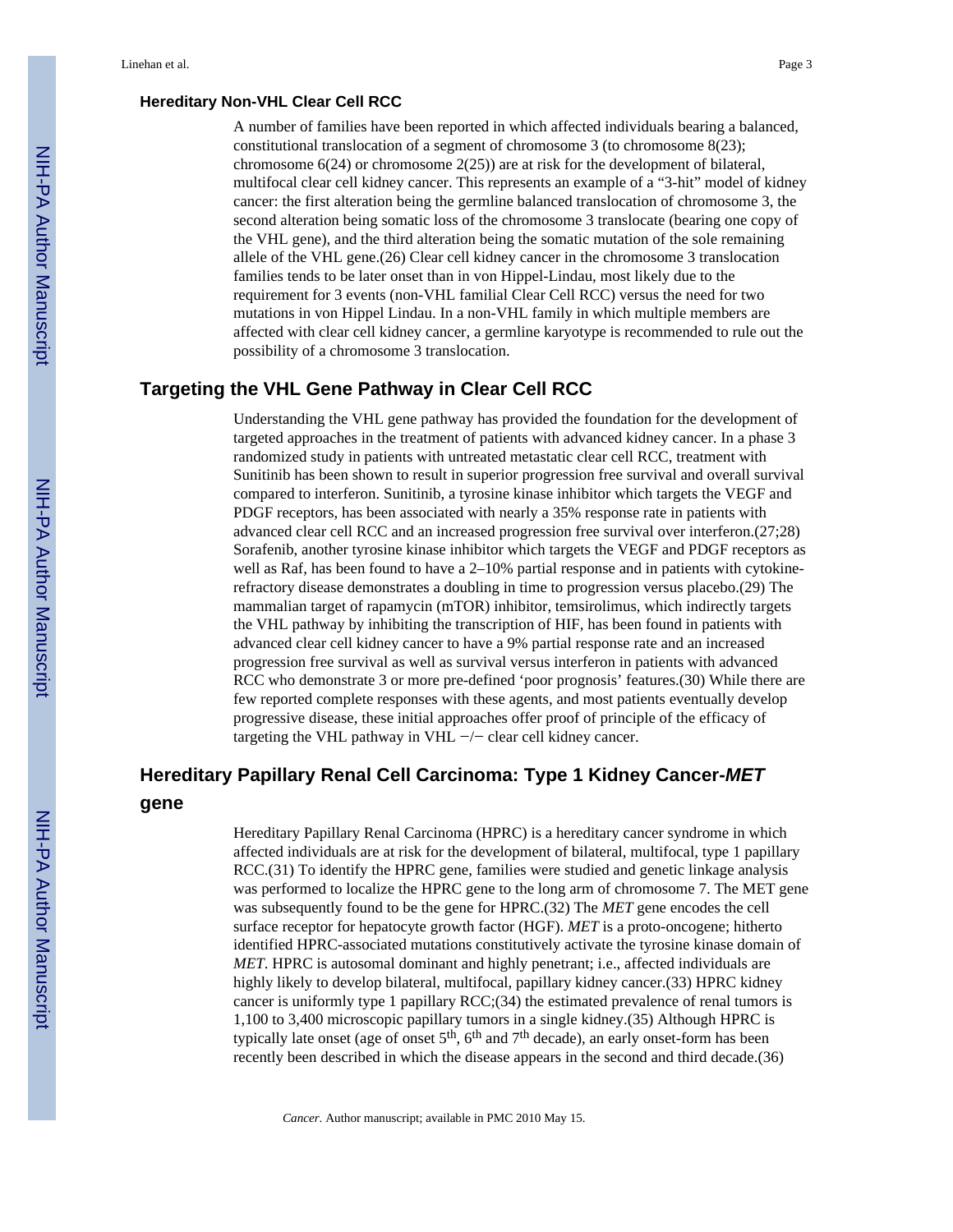*MET* gene mutations have also been detected in a subset of tumors from patients with sporadic, type 1 papillary RCC.(37)

## **Clinical Evaluation of Patients with Bilateral, Multifocal Papillary RCC**

Germline *MET* mutation analysis is recommended for patients with bilateral, multifocal papillary RCC as well as for those with a family history of type 1 papillary RCC. Family history should be obtained, although this disease can be occult and late onset. Imaging assessment includes contrast enhanced CT or MRI. HPRC renal tumors typically are relatively hypovascular, enhance uniformly and grow slowly. CT is preferable to ultrasound for screening because ultrasound can easily miss HPRC tumors.(38)

#### **Clinical Management of Patients with HPRC**

HPRC kidney cancers tend to be occult and, if not detected and treated, can spread to other organs. Parenchymal sparing surgery (partial nephrectomy) is recommended when the largest renal tumor approaches 3 cm in size. Patients whose tumors are smaller than 3 cm are generally managed with observation.(13;39) The goal of management is to maintain the patient's renal function while minimizing the risk for metastasis.

#### **Systemic Therapy: Targeting the MET in Papillary RCC**

There are a number of potential approaches to targeting the *MET* gene pathway which are currently under study. One approach involves the use of tyrosine kinase inhibitors (TKIs) that target the tyrosine kinase domain of MET. Other approaches include antibodies that target HGF, the ligand of the MET cell surface receptor, or antibodies that target the extracellular domain of MET and inactivate the receptor. A Phase II study of the dual MET-VEGFR2 TK inhibitor, GSK1363089 (formerly XL880) in patients with papillary RCC is currently underway and is the first trial to evaluate MET inhibition in this disease. In an interim analysis of this clinical trial, GSK1363089 demonstrated antitumor efficacy in patients with papillary kidney cancer.(40)

#### **Birt-Hogg-Dubé: Chromophobe Kidney Cancer-***BHD* **Gene**

Birt-Hogg-Dubé is an inherited renal cancer syndrome in which affected individuals are at risk for the development of cutaneous lesions (fibrofolliculoma),(41) pulmonary cysts and spontaneous pneumothorax, and bilateral, multifocal kidney cancer.(42) In describing the renal tumors in BHD patients, Pavlovich, et al found 34% (44 of 130) of the tumors were chromophobe kidney cancer, 50% were hybrid oncocytic tumors (areas reminiscent of chromophobe kidney cancer as well as oncocytomas), and 9% were clear cell RCC. Fifty eight percent of the patients were found to have microscopic oncocytosis in the remaining, grossly normal renal parenchyma.(43) In this study, the size of the tumors at presentation correlated with increasing malignant potential of the histologic type. Hybrid tumors averaged 2.2 cm, chromophobe renal carcinomas averaged 3.0 cm in diameter, and clear cell renal carcinomas averaged 4.7 cm. These varying histologies can be found in the same family, in the same patient, and sometimes even in the same kidney. In one patient, two oncocytomas, seven hybrid tumors, chromophobe renal carcinomas, and one clear cell renal carcinoma were found. Less than 15% of this patient's kidney was found to be unaffected by tumor nodules.(43) In an initial report of 127 patients from 45 BHD families who were screened at NCI, 27% were found to have renal tumors.(44) Because of the bilateral, multifocal nature of BHD-associated kidney cancer, a management approach involving observation of small tumors until they reach 3 cm in size is often recommended.(44) When surgical intervention is recommended, an attempt is made to remove all or most of the visible tumors. Although surgical management is not considered "curative" for BHD-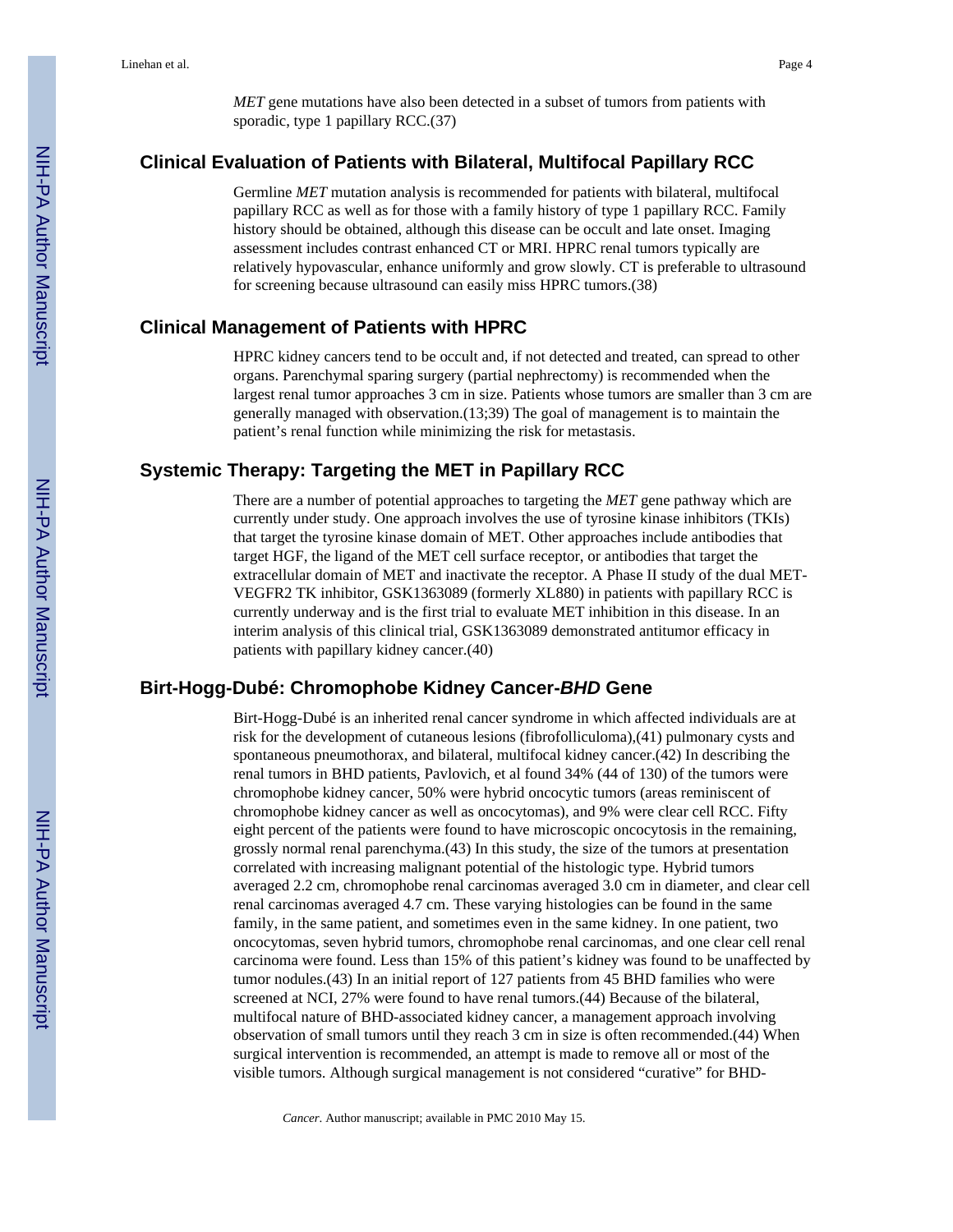associated RCC, BHD-associated renal tumors are often slow growing and only infrequently are multiple surgical procedures during a patient's lifetime required to control the tumor burden and prevent the development of metastasis.

#### **Identification of the** *BHD* **Gene**

In order to identify the susceptibility gene for Birt-Hogg-Dubé syndrome, affected individuals and their family members were evaluated by a multidisciplinary team at the Clinical Center, NIH. Genetic linkage analysis was performed and the *BHD* gene was localized(45) and then identified on the short arm of chromosome 17.(46) Sequence analysis of the *BHD* gene (also known as *FLCN*) in the germline of affected individuals from BHD families has identified mutation of this gene in nearly 90% of affected families.(46;47) A CLIA genetic test is available for individuals or families who are at risk for BHD syndrome.

#### *BHD (FLCN)* **Gene Function**

When *BHD* was identified, it was a novel gene with an unknown function. Subsequent studies which have identified binding partners to the protein product of the *BHD* gene (called folliculin (FLCN))(48;49) have placed this gene in a pathway involving AMPK, LKB1, TSC1/TSC2 and the mammalian target of rapamycin (mTOR). These studies suggested that FLCN may be involved in nutrient and/or energy sensing through the AMPK/ mTOR pathway.(48)

Vocke and co-workers evaluated seventy-seven renal tumors from 12 patients with germline mutations of the *BHD* gene by DNA sequencing to identify somatic mutations in the second (wild-type) copy of the gene.(50) Mutations or loss of heterozygosity of the second allele were identified in 70% of renal tumors, suggesting that *BHD* is a loss-of-function, tumor suppressor gene.(51)

#### **Targeting the** *BHD* **Gene Pathway**

In order to asses the phenotypic effect of *BHD* gene mutations in the kidney and to provide a model for the evaluation of potential molecular therapeutic approaches for treatment of Birt-Hogg-Dubé, a kidney targeted *BHD* knockout mouse model was developed by Baba, et al. (52) In this rodent model, the *BHD* knockout mice developed enlarged, polycystic kidneys and died of renal failure at a very early age. Treatment with rapamycin had a significant impact on reducing the kidney size and increasing the median survival of the animals.(52) These studies provide the foundation for a potential therapeutic approach to BHD-associated kidney cancer.

# **Hereditary Leiomyomatosis Renal Cell Carcinoma: the Fumarate Hydratase Gene**

Hereditary Leiomyomatosis Renal Cell Carcinoma (HLRCC) is a hereditary cancer syndrome in which affected individuals are at risk for the development of cutaneous and uterine leiomyomas and kidney cancer.(53) Cutaneous leiomyomas are most often present on the trunk or extremities. The lesions are often unilateral and from 10 to 100 have been observed in a single individual. Most patients will experience pain or paresthesia in association with these lesions. A high percentage (nearly 100%) of female patients with either cutaneous leiomyoma or who are *FH* mutation carriers develop uterine leiomyomas (fibroids). The uterine leiomyomas are often multiple and early onset; a high percentage of affected individuals reported hysterectomy or myomectomy in their 20's.(54) Cutaneous and uterine leiomyosarcoma have been reported rarely.(54;55)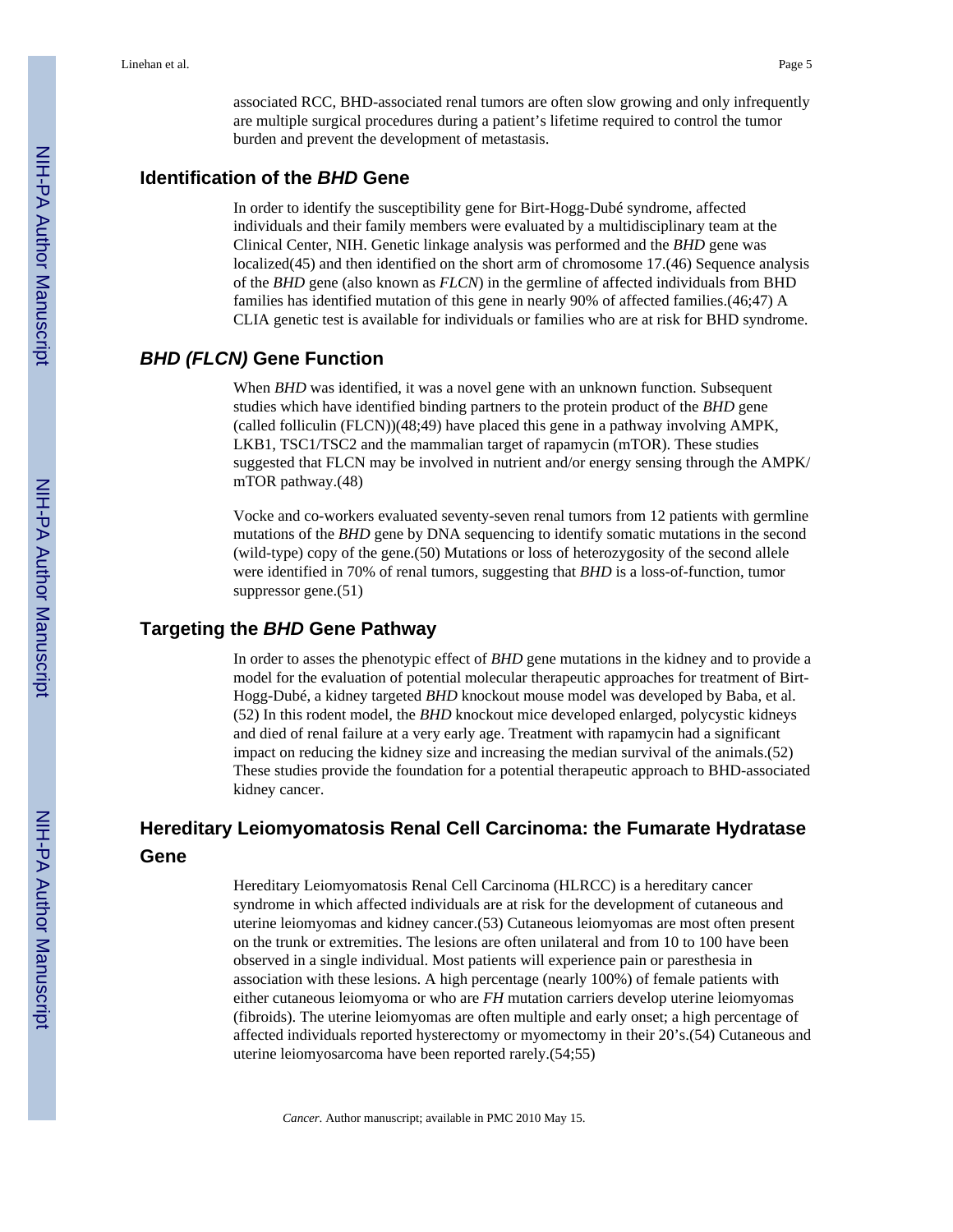#### **HLRCC-Associated Kidney Cancer**

HLRCC associated kidney cancer is an aggressive form of kidney cancer that has a predisposition to metastasize early.(56) The morphologic spectrum of HLRCC renal cancers is unique and may be tubulo-papillary, solid, often with microcystic features. The most notable histologic features may include the presence of large nuclei with prominent orangiophilic nucleoli.(57) The histologic pattern can be suggestive of either type 2 papillary kidney cancer or collecting duct carcinoma. In a patient with a "collecting duct carcinoma" or "type 2 papillary kidney cancer" who has a family history of early onset uterine leiomyomas or cutaneous leiomyomas, HLRCC should be considered in the differential diagnosis. HLRCC patients are at risk for developing renal cysts and tumors that appear to develop either independently or within the renal cysts. The renal carcinomas can be early onset and, infrequently, bilateral and multifocal. When HLRCC renal tumors are detected, early surgical intervention is strongly recommended.

## **Fumarate Hydratase: the HLRCC Gene**

The susceptibility gene for HLRCC encodes the Krebs cycle enzyme, fumarate hydratase (FH).(58) Mutations of the fumarate hydratase (*FH*) gene have been detected in over 90% of HLRCC kindreds.(54;59) Loss of heterozygosity is frequently found in HLRCC-associated kidney cancers, (53;57) suggesting that the *FH* gene has the characteristics of a tumor suppressor gene. In patients with a history of multiple cutaneous leiomyomas and/or early onset uterine leiomyomas, germline *FH* mutation analysis is often recommended.(56) Isaacs, et al. demonstrated a novel mechanism whereby inactivation of fumarate hydratase was associated with a VHL-independent dysregulation of HIF, providing the foundation for a potential therapeutic approach to treatment of HLRCC-associated kidney cancer.(60) Further studies are underway to understand the relationship between dysregulation of the Krebs cycle and tumorigenesis and the role of *FH* mutation in RCC.

#### **Hereditary Paraganglioma/Pheochromocytoma**

Hereditary paraganglioma/pheochromocytoma, an autosomal dominant hereditary condition in which affected individuals are at risk for the development of pheochromocytoma and extra-adrenal pheochromocytomas (paragangliomas) (PGL), is characterized by germline mutation of three (SDHB, SDHC, and SDHD) of the four genes that encode the Krebs cycle gene, succinate dehydrogenase.(61;62) In 2004 Vanharanta, et al. identified kidney cancer as a component of the hereditary PGL complex.(62) Recently Ricketts, et al. reported three patients with either early onset or bilateral, multifocal clear cell or chromophobe renal carcinoma who had germline mutations of SDHB.(63) In patients with early onset or bilateral, multifocal clear cell or chromophobe kidney cancer consideration should be given to succinate dehydrogenase germline mutation testing.

#### **Tuberous Sclerosis Complex**

Tuberous Sclerosis Complex (TSC) is a hereditary condition in which affected individuals are at risk for the development of a number of manifestations, including bilateral, multifocal renal lesions. While most TSC renal lesions are angiomyolipoma, renal cell carcinoma has been reported in 1–3%.(64) The predominant management issue with TSC-associated angiomyolipoma revolves around the potential for spontaneous hemorrhage. Most clinicians manage TSC-associated renal angiomyolipomas with observation, surgical removal or embolization. The management approach depends on the size and location of the tumor and the concern about the potential for sponataneous hemorrhage. Many clinicians recommend emoblization of TSC-associated renal angiomyolipomas, particularly those over 4–8 centimeters in size.(64;65) In a recent report of an open-label, phase 1–2 trial of sirolimus in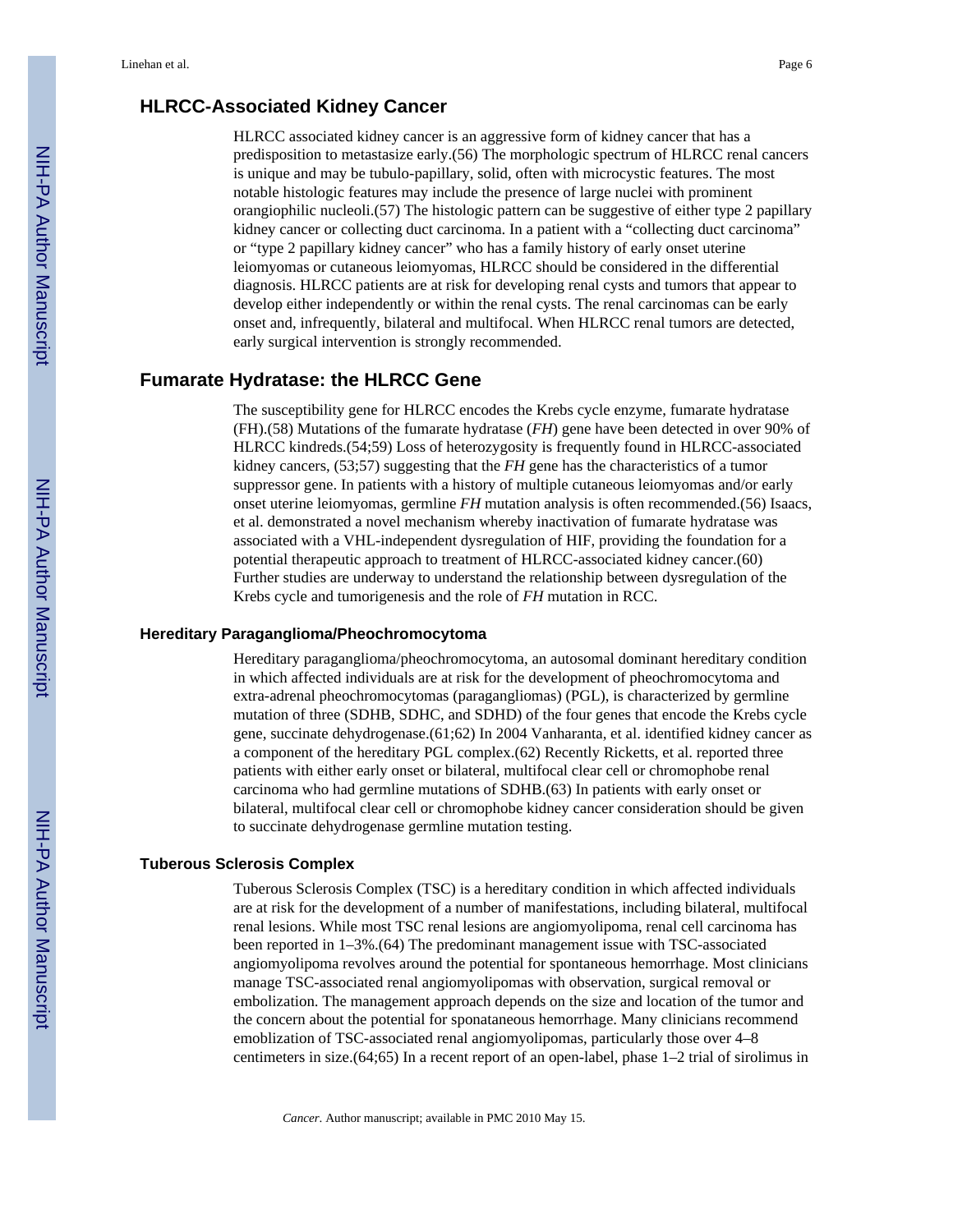patients with TSC, or the related condition, lymphangioleiomyomatosis. Treatment with sirolimus, which suppresses mTOR signaling, was associated with reduction of angiomyolipoma volume of 30% in 5 patients on this study.(66)

#### **Summary**

Understanding the genetic basis of kidney cancer has provided the foundation for the development of therapeutic approaches targeting the kidney cancer genes. Encouraging progress has been made with agents such as sunitinib, sorafenib and temsirolimus targeting the *VHL* gene pathway in clear cell kidney cancer. Studies are currently underway evaluating the role of agents which target the *MET* gene, in both Hereditary Papillary Renal Carcinoma as well as sporadic, non-inherited papillary RCC. Encouraging preclinical studies have provided a basis for potential therapeutic trials in BHD-associated kidney cancer as well as chromophobe renal carcinoma. Study of the fumarate hydratase pathway has provided an approach to the treatment of HLRCC-associated kidney cancer that may also be of benefit to patients with non-familial type 2 papillary kidney cancer. Knowledge of the mutations and pathways underlying each form of RCC has enabled targeted approaches to be developed to treat the various types of kidney cancer, both hereditary and sporadic.

#### **Acknowledgments**

This research was supported by the Intramural Research Program of the NIH, National Cancer Institute, Center for Cancer Research. This project was funded in whole or in part with federal funds from the National Cancer Institute, National Institutes of Health, under contract N01-CO-12400. The content of this publication does not reflect the views or policies of the Department of Health and Human Services, nor does mention of trade names, commercial products, or organizations imply endorsement by the U.S. Government.

# **Reference List**

- 1. Jemal A, Siegel R, Ward E, Hao Y, Xu J, Murray T, et al. Cancer statistics, 2008. CA Cancer Journal for Clinicians. 2008; 58:71–96.
- 2. Linehan, WM.; Yang, JC.; Rini, B. Cancer of the Kidney. In: DeVita, VT.; Lawrence, TS.; Rosenberg, SA., editors. Cancer: Principles and Practice of Oncology. 8. New Haven: Lippincott Williams & Wilkins; 2008. p. 1331-58.
- 3. Linehan WM, Vasselli J, Srinivasan R, Walther MM, Merino MJ, Choyke P, et al. Genetic Basis of Cancer of the Kidney: Disease-Specific Approaches to Therapy. Clinical Cancer Research. 2004; 10:6282S–9S. [PubMed: 15448018]
- 4. Linehan WM, Zbar B. Focus on kidney cancer. Cancer Cell. 2004; 6:223–8. [PubMed: 15380513]
- 5. Linehan WM, Walther MM, Zbar B. The genetic basis of cancer of the kidney. Journal of Urology. 2003; 170:2163–72. [PubMed: 14634372]
- 6. Walther MM, Lubensky IA, Venzon D, Zbar B, Linehan WM. Prevalence of microscopic lesions in grossly normal renal parenchyma from patients with von Hippel-Lindau disease, sporadic renal cell carcinoma and no renal disease: clinical implications. Journal of Urology. 1995; 154:2010–4. [PubMed: 7500446]
- 7. Blansfield JA, Choyke L, Morita SY, Choyke PL, Pingpank JF, Alexander HR, et al. Clinical, genetic and radiographic analysis of 108 patients with von Hippel-Lindau disease (VHL) manifested by pancreatic neuroendocrine tumors (PNETs). Surgery. 2007; 142:814–8. [PubMed: 18063061]
- 8. Walther MM, Reiter R, Keiser HR, Choyke PL, Venzon D, Hurley K, et al. Clinical and genetic characterization of pheochromocytoma in von Hippel-Lindau families: comparison with sporadic pheochromocytoma gives insight into natural history of pheochromocytoma. Journal of Urology. 1999; 162:659–64. [PubMed: 10458336]
- 9. Wong WT, Agron E, Coleman HR, Reed GF, Csaky K, Peterson J, et al. Genotype-phenotype correlation in von Hippel-Lindau disease with retinal angiomatosis. Arch Ophthalmol. 2007; 125:239–45. [PubMed: 17296901]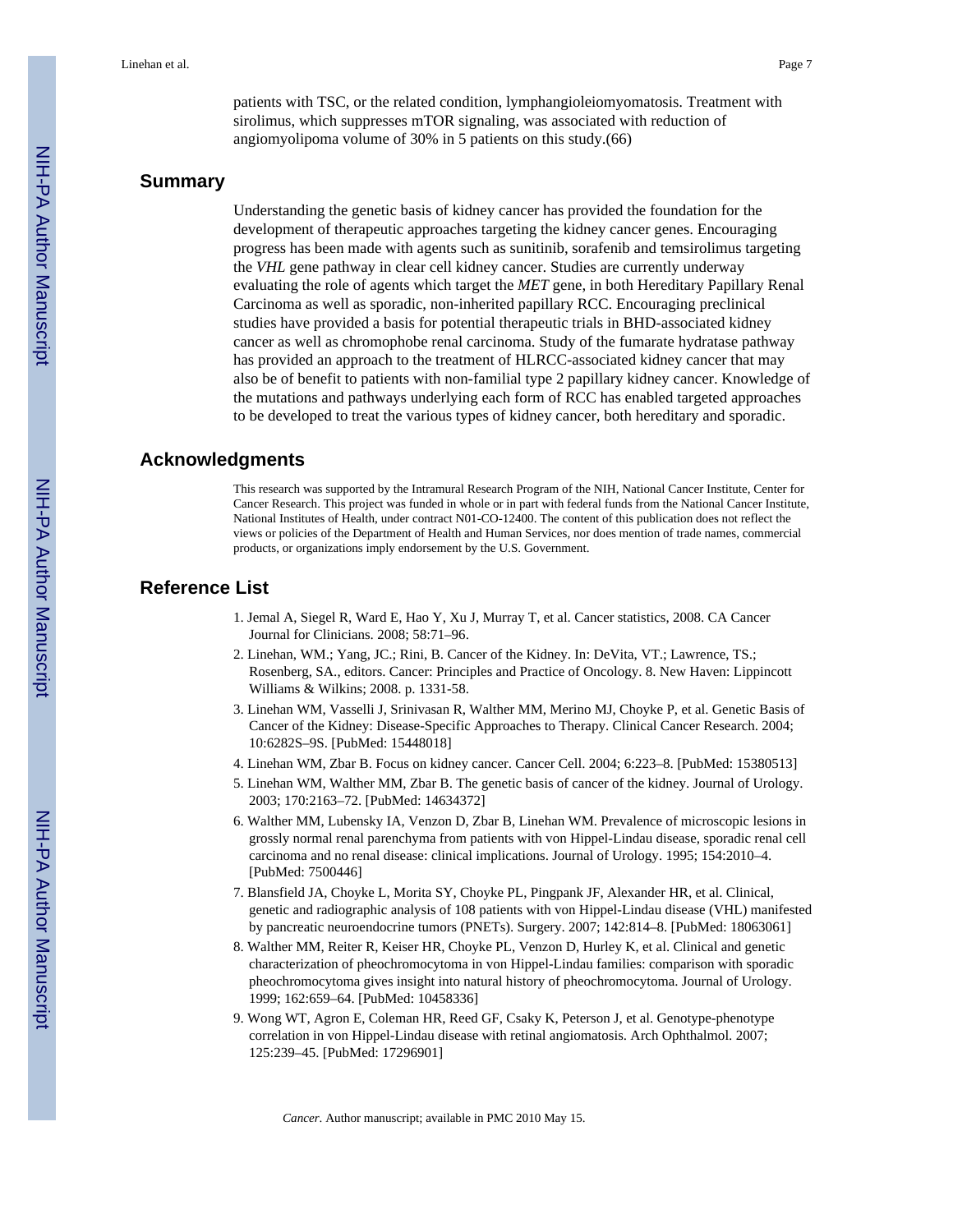Linehan et al. Page 8

- 10. Lonser RR, Glenn GM, Walther MM, Chew EY, Libutti SK, Linehan WM, et al. von Hippel-Lindau disease. Lancet. 2003; 361:2059–67. [PubMed: 12814730]
- 11. Choo D, Shotland L, Mastroianni M, Glenn G, van WC, Linehan WM, et al. Endolymphatic sac tumors in von Hippel-Lindau disease. J Neurosurg. 2004; 100:480–7. [PubMed: 15035284]
- 12. Walther MM, Choyke PL, Weiss G, Manolatos C, Long J, Reiter R, et al. Parenchymal sparing surgery in patients with hereditary renal cell carcinoma. Journal of Urology. 1995; 153:913–6. [PubMed: 7853573]
- 13. Herring JC, Enquist EG, Chernoff A, Linehan WM, Choyke PL, Walther MM. Parenchymal sparing surgery in patients with hereditary renal cell carcinoma: 10-year experience. Journal of Urology. 2001; 165:777–81. [PubMed: 11176466]
- 14. Drachenberg DE, Mena OJ, Choyke PL, Linehan WM, Walther MM. Parenchymal sparing surgery for central renal tumors in patients with hereditary renal cancers. Journal of Urology. 2004; 172:49–53. [PubMed: 15201735]
- 15. Grubb RL III, Choyke PL, Pinto PA, Linehan WM, Walther MM. Management of von Hippel-Lindau-associated kidney cancer. Nat Clin Pract Urol. 2005; 2:248–55. [PubMed: 16474836]
- 16. Bratslavsky G, Liu JJ, Johnson AD, Sudarshan S, Choyke PL, Linehan WM, et al. Salvage Partial Nephrectomy for Hereditary Renal Cancer: Feasibility and Outcomes. Journal of Urology. 2007; 179:67–70. [PubMed: 17997447]
- 17. Rogers CG, Singh A, Blatt AM, Linehan WM, Pinto PA. Robotic Partial Nephrectomy for Complex Renal Tumors: Surgical Technique. Eur Urol. 2008; 53:514–23. [PubMed: 17961910]
- 18. Duffey BG, Choyke PL, Glenn GM, Grubb RL, Venzon D, Linehan WM, et al. The Relationship Between Renal Tumor Size and Metastases in Patients with von Hippel-Lindau Disease. Journal of Urology. 2004; 172:63–5. [PubMed: 15201738]
- 19. Latif F, Tory K, Gnarra JR, Yao M, Duh F-M, Orcutt ML, et al. Identification of the von Hippel-Lindau disease tumor suppressor gene. Science. 1993; 260:1317–20. [PubMed: 8493574]
- 20. Stolle C, Glenn GM, Zbar B, Humphrey JS, Choyke P, Walther MM, et al. Improved detection of germline mutations in the von Hippel-Lindau disease tumor suppressor gene. Human Mutation. 1998; 12:417–23. [PubMed: 9829911]
- 21. Gnarra JR, Tory K, Weng Y, Schmidt L, Wei MH, Li H, et al. Mutations of the VHL tumour suppressor gene in renal carcinoma. Nature Genetics. 1994; 7:85–90. [PubMed: 7915601]
- 22. Nickerson ML, Jaeger E, Durocher JA, Walters KB, Shi Y, Mahurkar S, et al. Improved Identification of von Hippel-Lindau Gene Alterations in Clear Cell Renal Tumors. Clin Cancer Res. 2008 In Press.
- 23. Cohen AJ, Li FP, Berg S, Marchetto DJ, Tsai S, Jacobs SC, et al. Hereditary renal-cell carcinoma associated with a chromosomal translocation. New England Journal of Medicine. 1979; 301:592– 5. [PubMed: 470981]
- 24. Eleveld MJ, Bodmer D, Merkx G, Siepman A, Sprenger SH, Weterman MA, et al. Molecular analysis of a familial case of renal cell cancer and a t(3;6)(q12;q15). Genes Chromosomes Cancer. 2001; 31:23–32. [PubMed: 11284032]
- 25. Podolski J, Byrski T, Zajaczek S, Druck T, Zimonjic DB, Popescu NC, et al. Characterization of a familial RCC-associated t(2;3)(q33;q21) chromosome translocation. Journal of Human Genetics. 2001; 46:685–93. [PubMed: 11776380]
- 26. Schmidt L, Li F, Brown RS, Berg S, Chen F, Wei MH, et al. Mechanism of tumorigenesis of renal carcinomas associated with the constitutional chromosome 3;8 translocation. Cancer J Sci Am. 1995; 1:191–5. [PubMed: 9166475]
- 27. Motzer RJ, Rini BI, Bukowski RM, Curti BD, George DJ, Hudes GR, et al. Sunitinib in patients with metastatic renal cell carcinoma. JAMA. 2006; 295:2516–24. [PubMed: 16757724]
- 28. Motzer RJ, Hutson TE, Tomczak P, Michaelson MD, Bukowski RM, Rixe O, et al. Sunitinib versus interferon alfa in metastatic renal-cell carcinoma. New England Journal of Medicine. 2007; 356:115–24. [PubMed: 17215529]
- 29. Escudier B, Eisen T, Stadler WM, Szczylik C, Oudard S, Siebels M, et al. Sorafenib in advanced clear-cell renal-cell carcinoma. New England Journal of Medicine. 2007; 356:125–34. [PubMed: 17215530]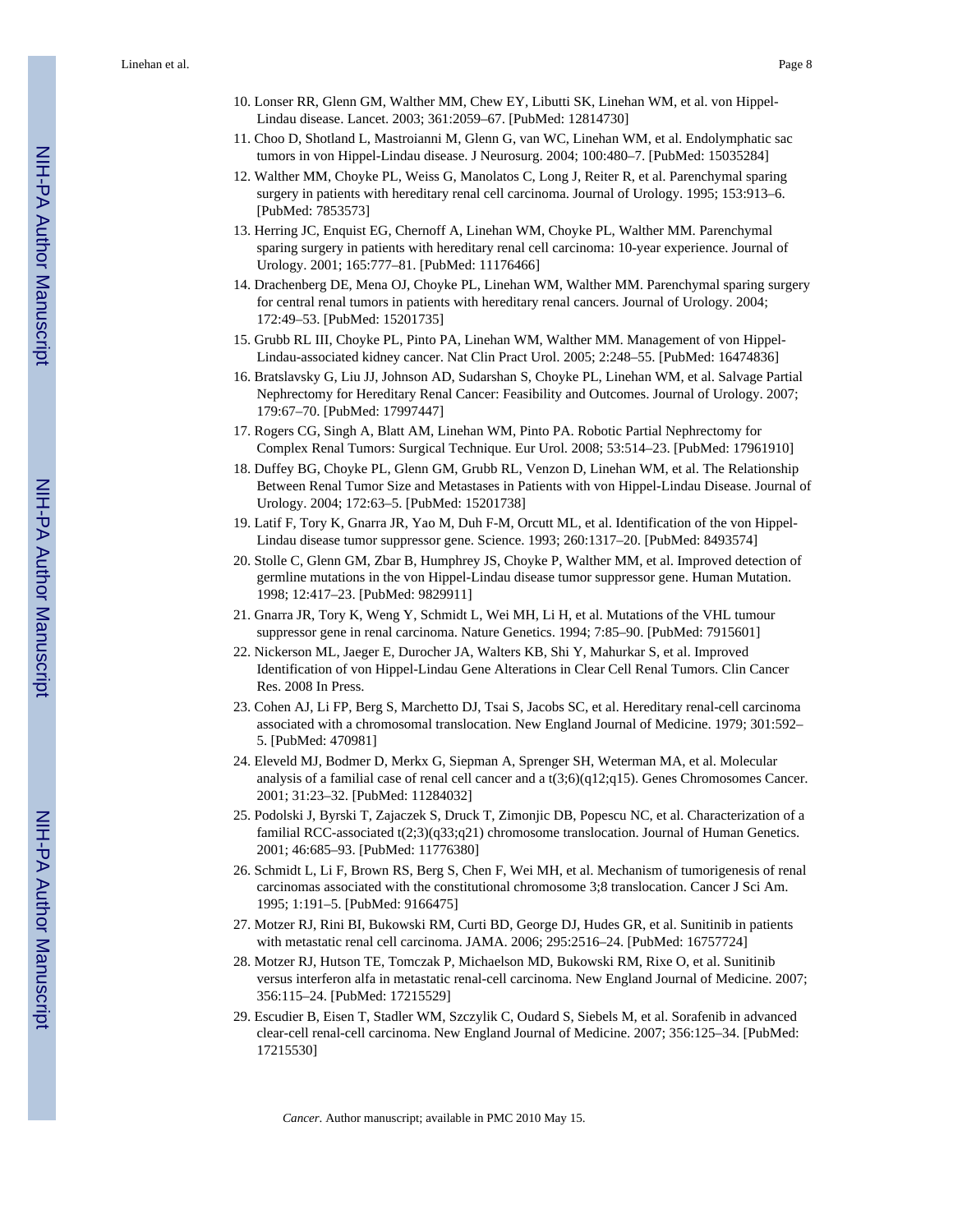- 30. Hudes G, Carducci M, Tomczak P, Dutcher J, Figlin R, Kapoor A, et al. Temsirolimus, Interferon Alfa, or Both for Advanced Renal-Cell Carcinoma. New England Journal of Medicine. 2007; 356:2271–81. [PubMed: 17538086]
- 31. Zbar B, Tory K, Merino MJ, Schmidt L, Glenn GM, Choyke P, et al. Hereditary papillary renal cell carcinoma. Journal of Urology. 1994; 151:561–6. [PubMed: 8308957]
- 32. Schmidt L, Duh FM, Chen F, Kishida T, Glenn GM, Choyke P, et al. Germline and somatic mutations in the tyrosine kinase domain of the MET proto-oncogene in papillary renal carcinomas. Nature Genetics. 1997; 16:68–73. [PubMed: 9140397]
- 33. Schmidt L, Junker K, Weirich G, Glenn G, Choyke P, Lubensky I, et al. Two North American families with hereditary papillary renal carcinoma and identical novel mutations in the MET protooncogene. Cancer Research. 1998; 58:1719–22. [PubMed: 9563489]
- 34. Lubensky IA, Schmidt L, Zhuang Z, Weirich G, Pack S, Zambrano N, et al. Hereditary and sporadic papillary renal carcinomas with c-met mutations share a distinct morphological phenotype. American Journal of Pathology. 1999; 155:517–26. [PubMed: 10433944]
- 35. Ornstein DK, Lubensky IA, Venzon D, Zbar B, Linehan WM, Walther MM. Prevalence of microscopic tumors in normal appearing renal parenchyma of patients with hereditary papillary renal cancer. Journal of Urology. 2000; 163:431–3. [PubMed: 10647647]
- 36. Schmidt LS, Nickerson ML, Angeloni D, Glenn GM, Walther MM, Albert PS, et al. Early onset Hereditary Papillary Renal Carcinoma: germline missense mutations in the tyrosine kinase domain of the Met proto-oncogene. Journal of Urology. 2004; 172:1256–61. [PubMed: 15371818]
- 37. Schmidt L, Junker K, Nakaigawa N, Kinjerski T, Weirich G, Miller M, et al. Novel mutations of the MET proto-oncogene in papillary renal carcinomas. Oncogene. 1999; 18:2343–50. [PubMed: 10327054]
- 38. Choyke PL, Walther MM, Glenn GM, Wagner JR, Venzon DJ, Lubensky IA, et al. Imaging features of hereditary papillary renal cancers. J Comput Assist Tomogr. 1997; 21:737–41. [PubMed: 9294565]
- 39. Chernoff A, Choyke PL, Linehan WM, Walther MM. Parenchymal sparing surgery in a patient with multiple bilateral papillary renal cancer. Journal of Urology. 2001; 165:1623–4. [PubMed: 11342935]
- 40. Srinivasan R, Choueiri TK, Vaishampayan U, Rosenberg JE, Stein MN, Logan T, et al. A phase II study of the dual MET/VEGFR2 inhibitor XL880 in patients (pts) with papillary renal carcinoma (PRC). Journal of Clinical Oncology. 2008 May 26.20(Suppl):5103.
- 41. Birt AR, Hogg GR, Dube WJ. Hereditary multiple fibrofolliculomas with trichodiscomas and acrochordons. Archives Dermatology. 1977; 113:1674–7.
- 42. Zbar B, Alvord WG, Glenn GM, Turner M, Pavlovich CP, Schmidt L, et al. Risk of renal and colonic neoplasms and spontaneous pneumothorax in the Birt-Hogg-Dube syndrome. Cancer Epidemiology, Biomarkers and Prevention. 2002; 11:393–400.
- 43. Pavlovich CP, Walther MM, Eyler RA, Hewitt SM, Zbar B, Linehan WM, et al. Renal tumors in the Birt-Hogg-Dube syndrome. Am J Surg Pathol. 2002; 26:1542–52. [PubMed: 12459621]
- 44. Pavlovich CP, Grubb RL, Hurley K, Glenn GM, Toro J, Schmidt LS, et al. Evaluation and Management of Renal Tumors in the Birt-Hogg-Dube Syndrome. Journal of Urology. 2005; 173:1482–6. [PubMed: 15821464]
- 45. Schmidt LS, Warren MB, Nickerson ML, Weirich G, Matrosova V, Toro JR, et al. Birt-Hogg-Dube syndrome, a genodermatosis associated with spontaneous pneumothorax and kidney neoplasia, maps to chromosome 17p11.2. American Journal of Human Genetics. 2001; 69:876–82. [PubMed: 11533913]
- 46. Nickerson ML, Warren MB, Toro JR, Matrosova V, Glenn GM, Turner ML, et al. Mutations in a novel gene lead to kidney tumors, lung wall defects, and benign tumors of the hair follicle in patients with the Birt-Hogg-Dube syndrome. Cancer Cell. 2002; 2:157–64. [PubMed: 12204536]
- 47. Schmidt LS, Nickerson ML, Warren MB, Glenn GM, Toro JR, Merino MJ, et al. Germline BHDmutation spectrum and phenotype analysis of a large cohort of families with Birt-Hogg-Dube syndrome. American Journal of Human Genetics. 2005; 76:1023–33. [PubMed: 15852235]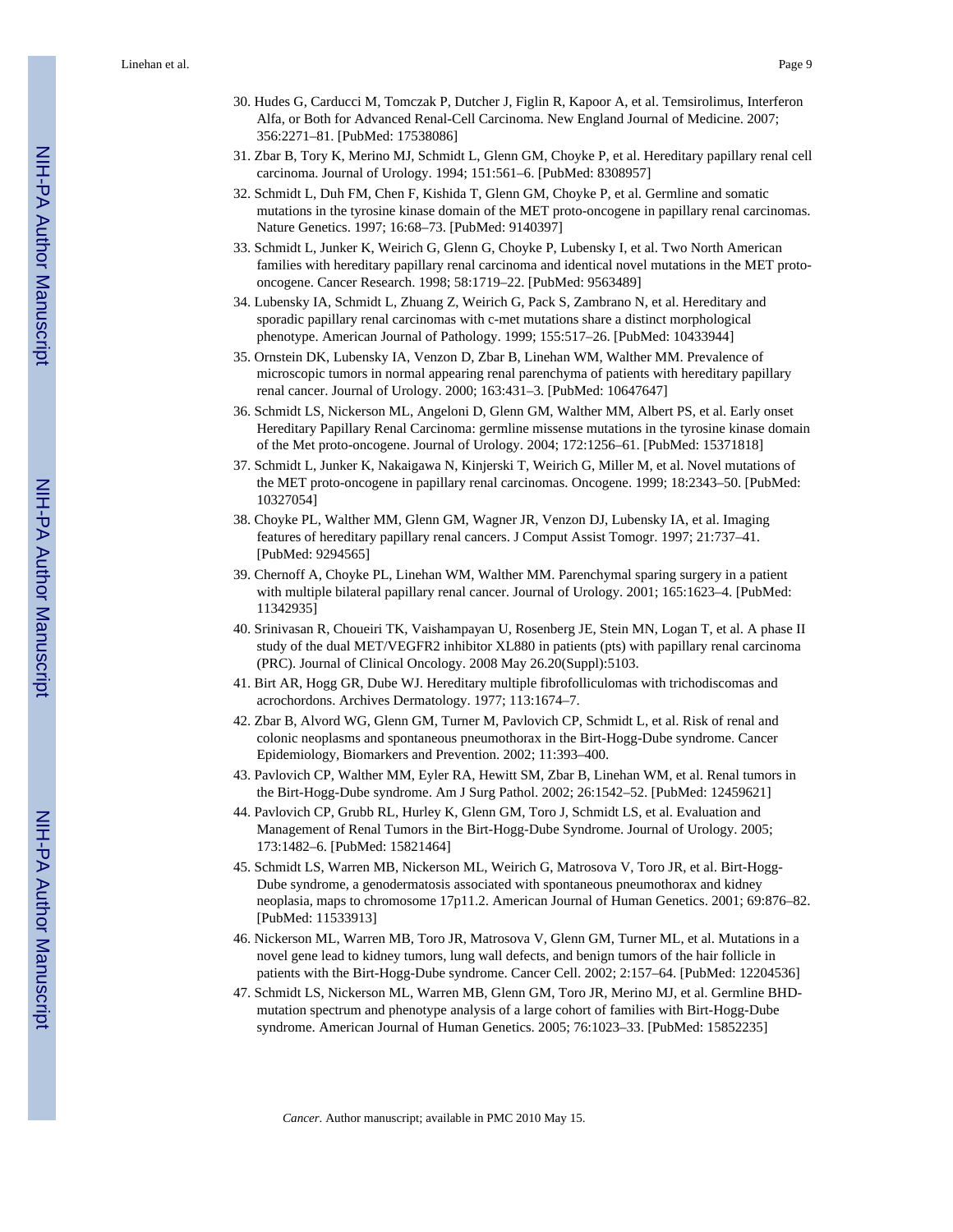Linehan et al. Page 10

- 48. Baba M, Hong SB, Sharma N, Warren MB, Nickerson ML, Iwamatsu A, et al. Folliculin encoded by the BHD gene interacts with a binding protein, FNIP1, and AMPK, and is involved in AMPK and mTOR signaling. Proc Natl Acad Sci U S A. 2006; 103:15552–7. [PubMed: 17028174]
- 49. Hasumi H, Baba M, Hong SB, Hasumi Y, Huang Y, Yao M, et al. Identification and characterization of a novel folliculin-interacting protein FNIP2. Gene. 2008; 415:60–7. [PubMed: 18403135]
- 50. Vocke CD, Yang Y, Pavlovich CP, Schmidt LS, Nickerson ML, Torres-Cabala CA, et al. High Frequency of Somatic Frameshift BHD Gene Mutations in Birt-Hogg-Dube-Associated Renal Tumors. Journal of the National Cancer Institute. 2005; 97:931–5. [PubMed: 15956655]
- 51. Hasumi H, Baba M, Hong SB, Hasumi Y, Huang Y, Yao M, et al. Identification and characterization of a novel folliculin-interacting protein FNIP2. Gene. 2008; 415:60–7. [PubMed: 18403135]
- 52. Baba M, Furihata M, Hong SB, Tessarollo L, Haines DC, Southon E, et al. Kidney-targeted Birt-Hogg-Dube gene inactivation in a mouse model: Erk1/2 and Akt-mTOR activation, cell hyperproliferation, and polycystic kidneys. Journal of the National Cancer Institute. 2008; 100:140–54. [PubMed: 18182616]
- 53. Launonen V, Vierimaa O, Kiuru M, Isola J, Roth S, Pukkala E, et al. Inherited Susceptibility to uterine leiomyomas and renal cell cancer. Proc Natl Acad Sci U S A. 2001; 98:3387–2. [PubMed: 11248088]
- 54. Toro JR, Nickerson ML, Wei MH, Warren MB, Glenn GM, Turner ML, et al. Mutations in the fumarate hydratase gene cause hereditary leiomyomatosis and renal cell cancer in families in North America. American Journal of Human Genetics. 2003; 73:95–106. [PubMed: 12772087]
- 55. Kiuru M, Launonen V. Hereditary leiomyomatosis and renal cell cancer (HLRCC). Curr Mol Med. 2004; 4:869–75. [PubMed: 15579034]
- 56. Grubb RL III, Franks ME, Toro J, Middelton L, Choyke L, Fowler S, et al. Hereditary leiomyomatosis and renal cell cancer: a syndrome associated with an aggressive form of inherited renal cancer. Journal of Urology. 2007; 177:2074–80. [PubMed: 17509289]
- 57. Merino MJ, Torres-Cabala C, Pinto P, Linehan WM. The morphologic spectrum of kidney tumors in hereditary leiomyomatosis and renal cell carcinoma (HLRCC) syndrome. Am J Surg Pathol. 2007; 31:1578–85. [PubMed: 17895761]
- 58. Tomlinson IP, Alam NA, Rowan AJ, Barclay E, Jaeger EE, Kelsell D, et al. Germline mutations in FH predispose to dominantly inherited uterine fibroids, skin leiomyomata and papillary renal cell cancer. Nat Genet. 2002; 30:406–10. [PubMed: 11865300]
- 59. Wei MH, Toure O, Glenn GM, Pithukpakorn M, Neckers L, Stolle C, et al. Novel mutations in FH and expansion of the spectrum of phenotypes expressed in families with hereditary leiomyomatosis and renal cell cancer. J Med Genet. 2006; 43:18–27. [PubMed: 15937070]
- 60. Isaacs JS, Jung YJ, Mole DR, Lee S, Torres-Cabala C, Chung YL, et al. HIF overexpression correlates with biallelic loss of fumarate hydratase in renal cancer: novel role of fumarate in regulation of HIF stability. Cancer Cell. 2005; 8:143–53. [PubMed: 16098467]
- 61. Baysal BE, Ferrell RE, Willett-Brozick JE, Lawrence EC, Myssiorek D, Bosch A, et al. Mutations in SDHD, a mitochondrial complex II gene, in hereditary paraganglioma. Science. 2000; 287:848– 51. [PubMed: 10657297]
- 62. Vanharanta S, Buchta M, McWhinney SR, Virta SK, Peczkowska M, Morrison CD, et al. Earlyonset renal cell carcinoma as a novel extraparaganglial component of SDHB-associated heritable paraganglioma. American Journal of Human Genetics. 2004; 74:153–9. [PubMed: 14685938]
- 63. Ricketts C, Woodward ER, Killick P, Morris MR, Astuti D, Latif F, et al. Germline SDHB mutations and familial renal cell carcinoma. Journal of the National Cancer Institute. 2008; 100:1260–2. [PubMed: 18728283]
- 64. Lane BR, Aydin H, Danforth TL, Zhou M, Remer EM, Novick AC, et al. Clinical correlates of renal angiomyolipoma subtypes in 209 patients: classic, fat poor, tuberous sclerosis associated and epithelioid. Journal of Urology. 2008; 180:836–43. [PubMed: 18635231]
- 65. Seyam RM, Bissada NK, Kattan SA, Mokhtar AA, Aslam M, Fahmy WE, et al. Changing trends in presentation, diagnosis and management of renal angiomyolipoma: comparison of sporadic and tuberous sclerosis complex-associated forms. Urology. 2008; 72:1077–82. [PubMed: 18805573]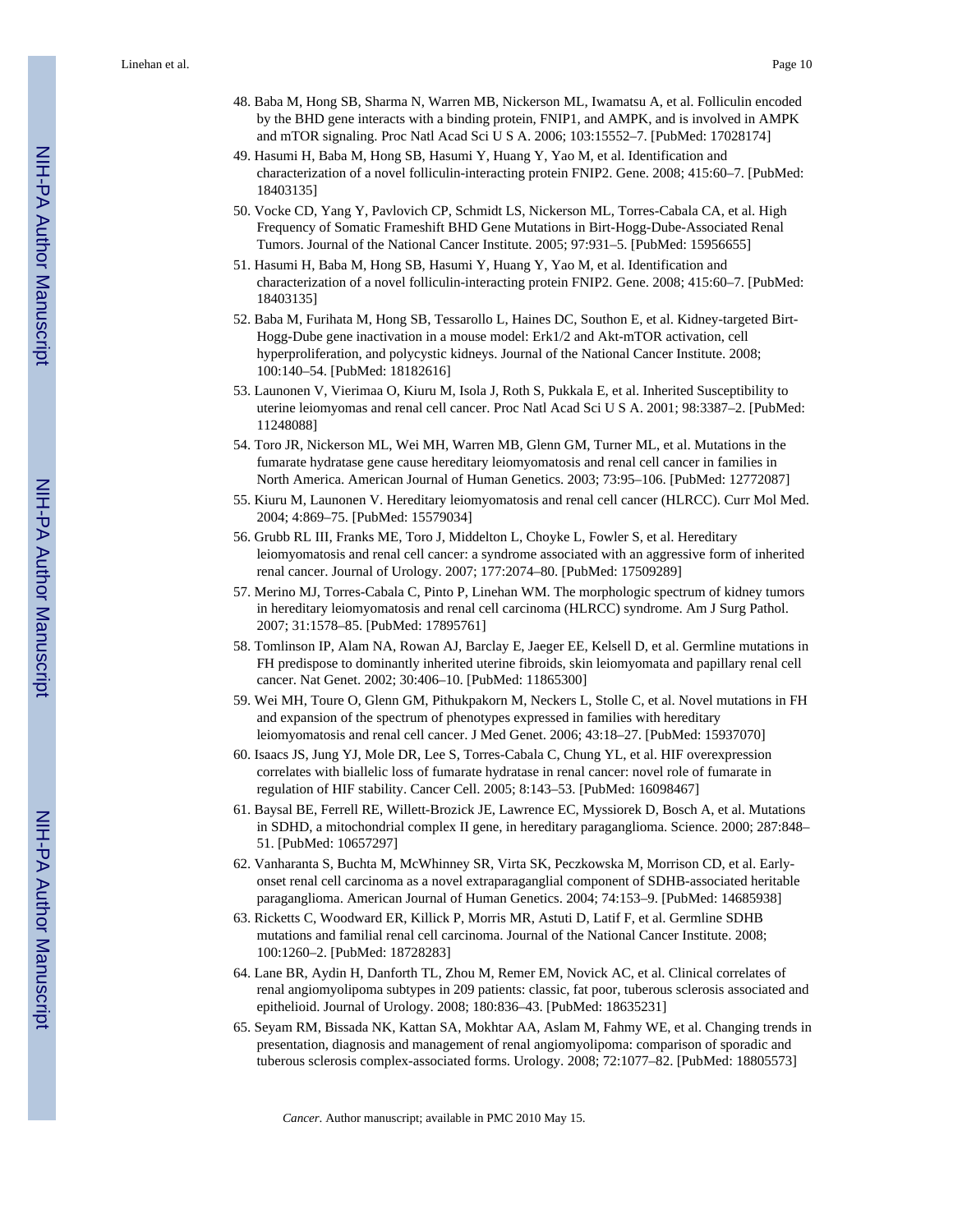- 66. Bissler JJ, McCormack FX, Young LR, Elwing JM, Chuck G, Leonard JM, et al. Sirolimus for angiomyolipoma in tuberous sclerosis complex or lymphangioleiomyomatosis. New England Journal of Medicine. 2008; 358:140–51. [PubMed: 18184959]
- 67. Gad S, Lefevre SH, Khoo SK, Giraud S, Vieillefond A, Vasiliu V, et al. Mutations in BHD and TP53 genes, but not in HNF1beta gene, in a large series of sporadic chromophobe renal cell carcinoma. Br J Cancer. 2007; 96:336–40. [PubMed: 17133269]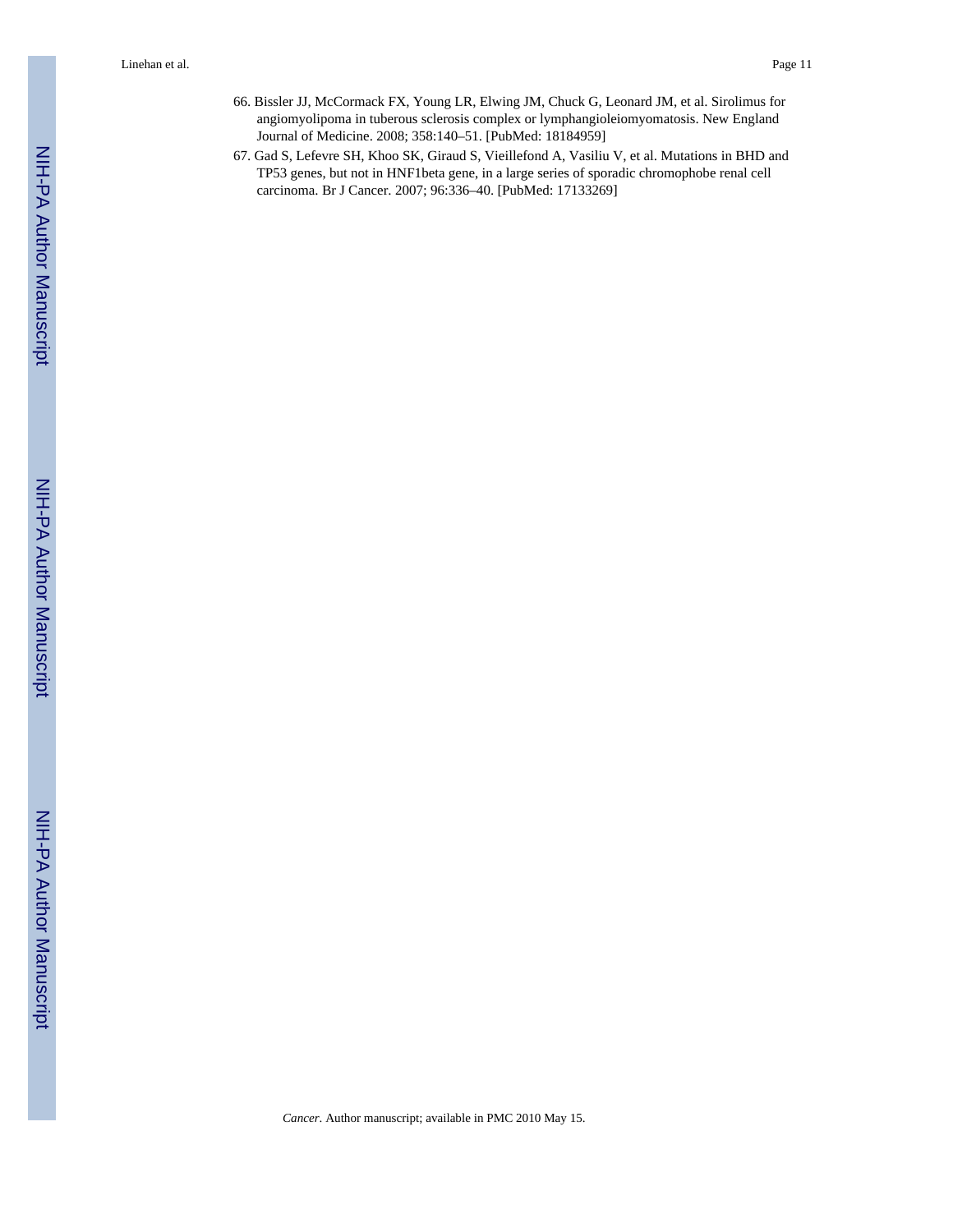

#### **Figure 1.**

Kidney cancer is made up of a number of different types of cancer, each with a different histologic type, with a different clinical course, responding differently to therapy and caused by different genes. The *VHL* gene is the gene for von Hippel-Lindau and for sporadic clear cell kidney cancer. The MET gene is the gene for Hereditary Papillary Renal Cell Carcinoma (HPRC) and has been found to be mutated in a subset of type 1 papillary renal tumors (13%).(37) The fumarate hydratase gene is the gene for hereditary leiomyomatosis renal cell carcinoma (HLRCC); the genetic basis of sporadic, type 2 papillary kidney cancer remains to be determined. The BHD gene is the gene for the hereditary form of chromophobe kidney cancer and oncocytoma associated with Birt Hogg-Dubé. *BHD* gene mutations have been identified in sporadic chromophobe kidney cancer,(67) however, the primary genetic basis of sporadic chromophobe kidney cancer and oncocytomas remains to be determined. Adapted from Linehan, et al.(5)